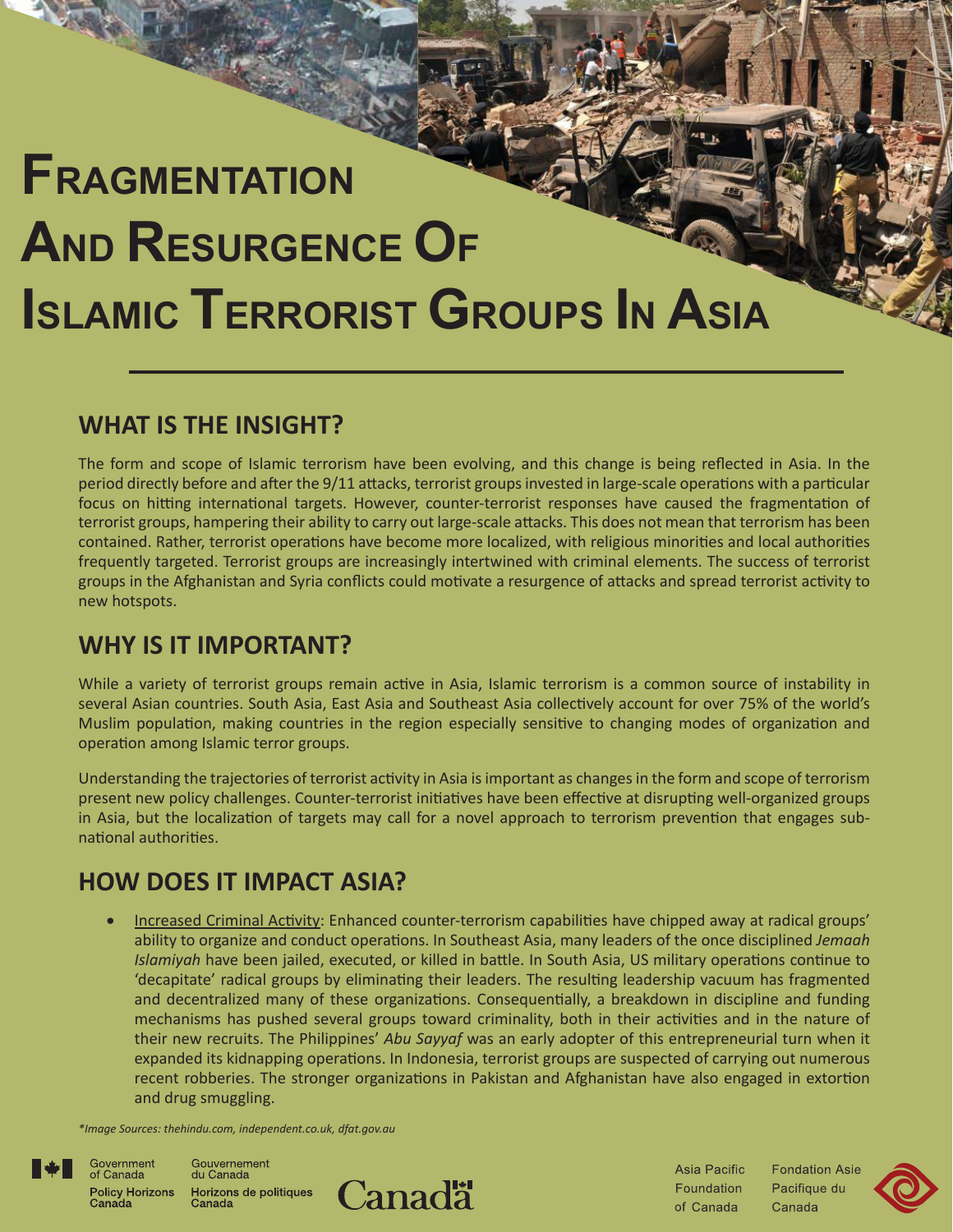- Localization of Violence: While under a stronger al-Qaeda's influence, radical groups focused their attention on the "far enemy," namely the US and broader Western world, and balanced their engagement in local conflicts with their strategic goal of striking foreign targets. Effective responses by security services have eroded these capabilities, especially in Southeast Asia. Fragmentation has produced a multiplicity of groups following independent tactics, sometimes in competition with each other. Operations have become more local and small-scale, with religious minorities and law enforcement authorities often bearing the brunt. For example, Indonesian radicals differ on the wisdom of assassination versus martyrdom operations. Local law enforcement officials have been targeted, with terrorists suspected in a recent string of police murders in Jakarta. Localized violence against religious minorities has also become increasingly common. Likewise, in Pakistan some groups cooperate with the security services while others wage war against them. Pakistani Shiites and Christians have increasingly become the targets of bombing campaigns.
- Dissemination of Knowledge and Tactics: The success of extremist groups in Syria and Afghanistan could bolster radical activity in South and Southeast Asia. The convergence of foreign fighters in Syria is enabling disparate groups to train and plot international operations, and there are reports that ethnic Uyghurs from China have fought in Syria. It is still unclear whether Southeast Asians have participated directly in the Syrian fighting, though the international network created by that conflict will serve as a resource for aspiring radical groups in the region. Added to this, the drawdown of International Security Assistance Force (ISAF) troops in Afghanistan will leave South Asia with many veteran fighters seeking a new mission, and an embattled Pakistan will not be in a position to control them. Both factors will have a destabilizing influence, enhancing terrorist capabilities and morale.
- New Hotspots: As attention turns from Syria and Afghanistan, new conflict areas could come to the fore. Chinese authorities attribute recent attacks in that country to the influence and knowledge of Uyghur veterans of the Syrian conflict. There is also an acute risk of radicalism emerging in Myanmar where tensions between the Muslim minority and the Buddhist majority have been increasing. The Myanmar situation has already inspired an uptick of violence in Indonesia; a self-radicalized individual was recently charged with plotting to bomb the Myanmar Embassy, and Buddhist temples have been targeted in 'revenge' attacks.
- Enhanced International Cooperation: The new threat environment is likely to encourage states to increase joint anti-terror operations. Indonesia recently hosted an Association of Southeast Asian Nations (ASEAN) + 3 training exercise. China has been reaching out to key partners, conducting anti-terrorism training and exercises with Pakistan, India, and Indonesia. Enhanced cooperation will hobble the ability of terrorists to train and conduct major operations.

## **HOW DOES IT IMPACT CANADA?**

Canada has been actively pursuing its counter-terrorism capacity-building strategy in Asia, forging multilateral links with regional groups like ASEAN and enhancing bilateral assistance to frontline countries like Thailand and Indonesia. Trends in Asian terrorism may affect Canada in a number of ways. The localization of targets and the turn to criminal fundraising will draw terrorists' attention away from attacking the West, potentially making Canadians abroad less likely targets. However, over the longer term, veterans of extremist conflicts – particularly those who fought in Afghanistan – may look to strike Canadian targets in South Asia.

The changing form of Islamic terrorism has additional policy implications for counter-terrorism strategies. Canada and other donor countries have focused anti-terror capacity-building on national level agencies. As terrorist targeting shifts to minorities and local authorities, building sub-national counter-terrorism capacity will become more important.